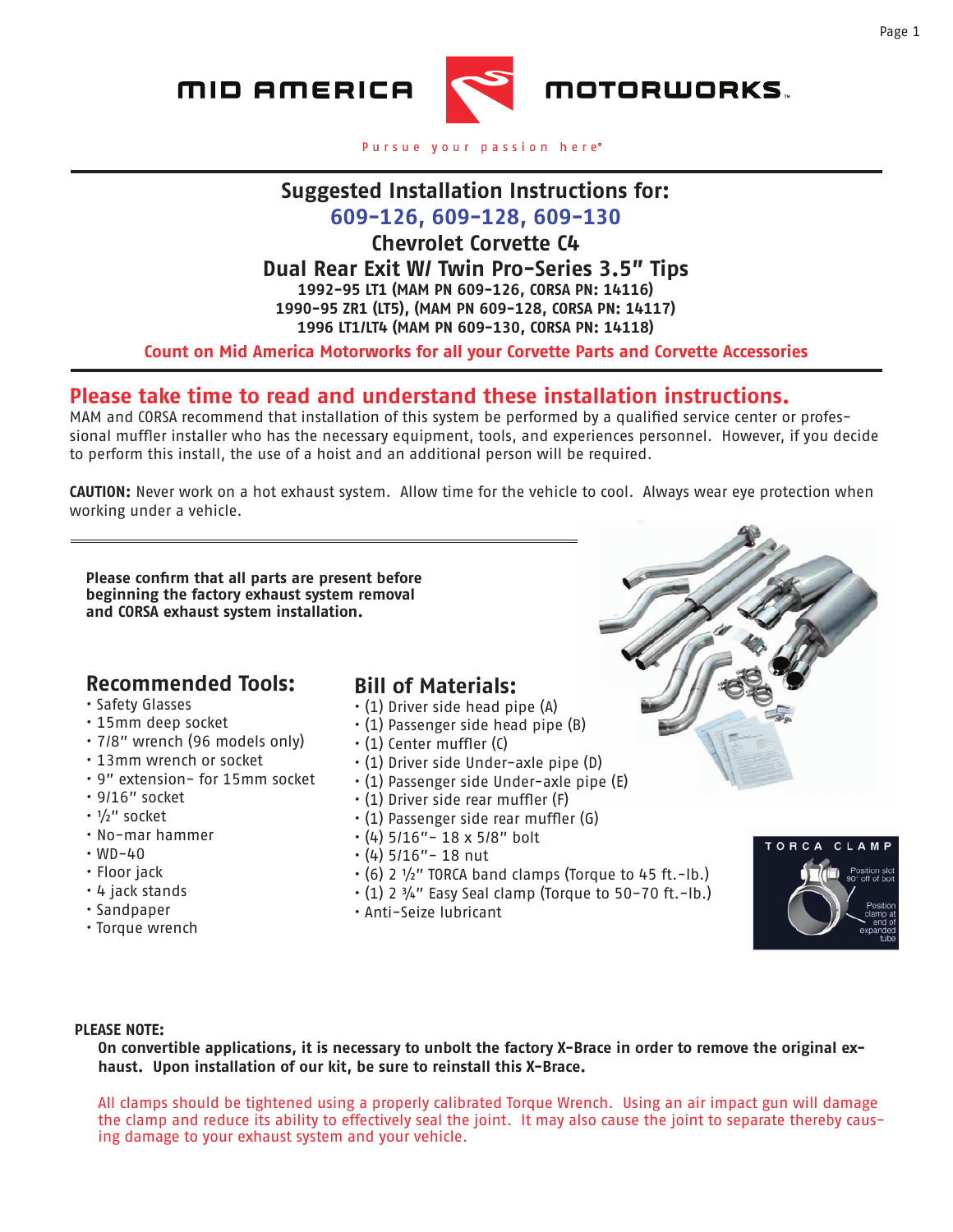# **CORSA Cat-Back Exhaust System Installation**

- 1. With your Corvette parked on a level surface, jack it up and support it with four jack stands. Give yourself enough room to work under the car comfortably. The safest and preferred method would be to use a lift.
- 2. With the car jacked up, remove the 3 bolts from the driver-side headpipe flange at the catalytic converter and unbolt clamp on passenger side. Save these bolts for reuse in Step 7 (On 1996 models only, unclip oxygen O2 sensor connection and leave sensor in exhaust headpipe). Spray WD-40 on passenger side clamp to make removal of nuts easier.
- 3. With 15mm socket and 9" extension, loosen the rear muffler hanger bolts from mufflers, but leave the hanger in the rubber mount.
- 4. Place a floor jack (or other support) under the center muffler (see "X" on diagram). Raise jack (or other support) until the weight of the system is off the spring hangers. With a 13mm socket, unbolt and remove the 4 hanger bolts. Remove rear muffler hangers from the rubber mount.
- 5. With the system spring hanger bolts removed, lower the system just a few inches. Using a no-mar hammer, tap exhaust back where it is still attached at the catalytic converter. It may help if you have assistance to pull the system back while you tap on it. Remove muffler hangers from the rubber mount.
- 6. With the previous system now removed, you are ready to install your new CORSA exhaust system. To ensure proper seating, sandpaper the driver side catalytic converter flange. Also, sand the outer portion of the passenger side catalytic converter slip-over tube (On 1996 models, use a 7/8" wrench to remove oxygen O2 sensor and re-install O2 sensor in CORSA headpipe).
- 7. Install CORSA headpipes (A & B) onto catalytic converters. Install supplied bolts (5/15"- 18 x 5/8") on existing spring hanger (H) just as original system was installed. Use existing driver-side flange bolts and tighten lightly. Install supplied 2 ¾" Easy Seal clamp on passenger side headpipe. **DO NOT TIGHTEN** (On 1996 model, screw in oxygen O2 sensor).
- 8. **INSTALLATION NOTE: Be sure to apply the anti-seize lubricant that has been provided to all bolts, fasteners, and clamps. A pouch with antiseize lubricant is included with the hardware kit. Apply the supplied anti-seize lubricant to the threads ONLY of all TORCA band clamps. Failure to follow this procedure can cause the nuts to seize on clamps and potentially damage threads. WARNING: Be sure to thoroughly clean hands after use. Anti-seize lubricant will tarnish stainless steel parts.**



NOTE: IMPORTANT - Make sure that the small drain or weep hole in muffler faces down when muffler is installed.



- 9. With floor jack (or other support), raise center muffler (C) making sure TORCA band clamps are first placed on each side of center muffler (C).
- 10. Slip center muffler (C) in place, making sure the driver's side pipe is inserted fully into headpipe (A). Position the center muffler equal distances using each side of the "tunnel" as a guide. Lightly tighten the driver's side headpipe TORCA band clamp (1). Push passenger side headpipe (B) into center muffler until fully seated. After positioning the center muffler TORCA band clamp (2) over the slotted area of the headpipe, lightly tighten. Install Easy Seal clamp (7). Position with bolts down.
- 11. Attach the other end of the center muffler to existing spring hanger (I) and supplied  $1/2$ " bolts and nuts. Lightly tighten. **NOTE: On 1990 ZR-1 Corvettes, the CORSA supplied Easy Seal clamp (7) replaces the factory flange connection on the passenger side headpipe.**
- 12. Before installing the under-the-axle pipes (D & E) to center muffler, make sure the TORCA band clamps (3 & 4) are slipped on the under-the-axle pipes first. Then install the under-the-axle pipes. **DO NOT TIGHTEN.**
- 13. Install the new CORSA rear mufflers (F & G) and slide each muffler hanger into rubber mount.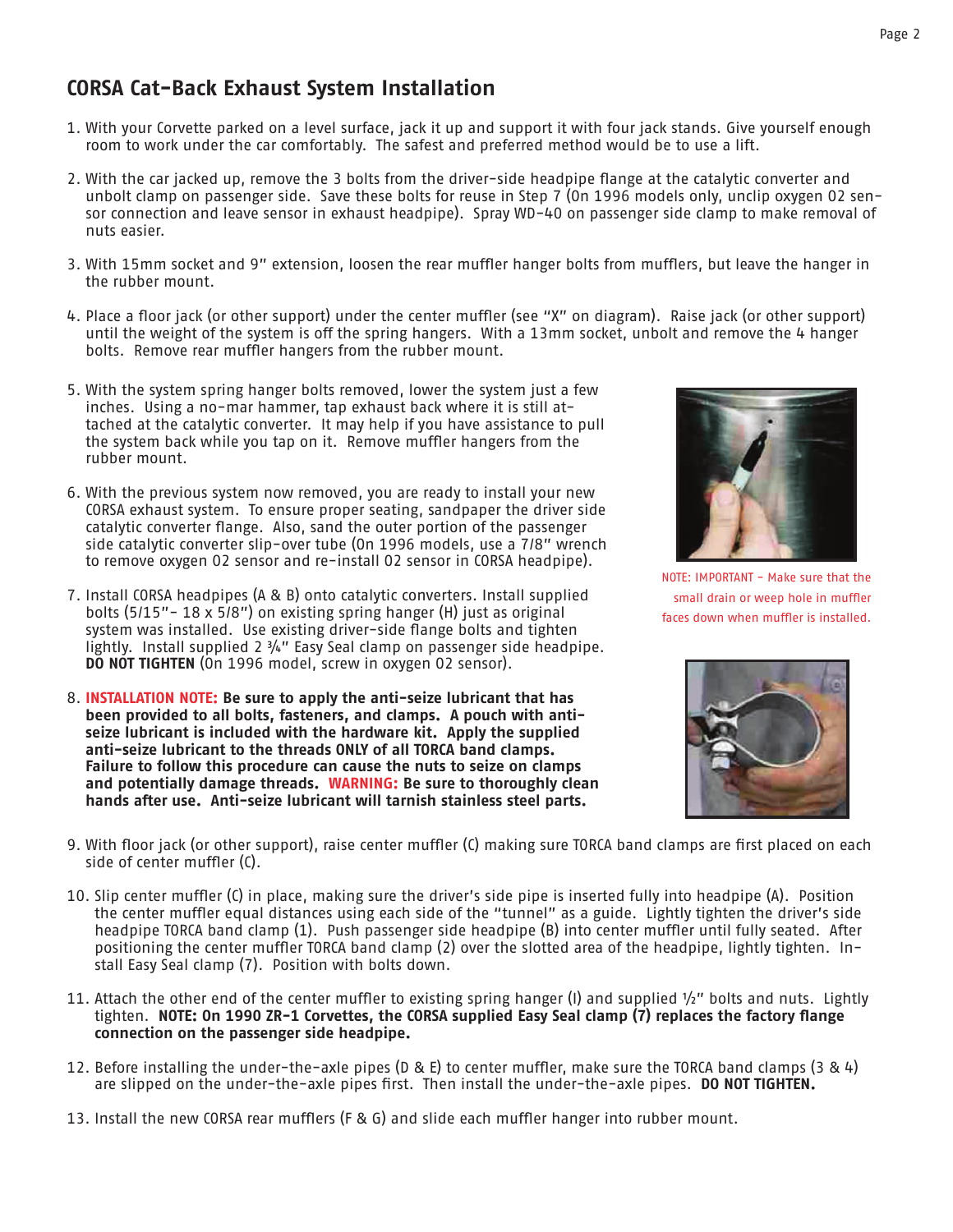#### **(continue)**

- 14. Attach under-the-axle pipes to rear mufflers and again lightly tighten TORCA band clamps (5 & 6) over slotted area of pipes.
- 15. With everything installed, you should now be able to move the system around to make final adjustments. Adjust and align exhaust tips and tighten remaining TORCA band clamps. Tighten all Torca clamps to 45 ft.-lb.
- 16. Lower the car, check for leaks and enjoy your new CORSA exhaust system.
- 17. It is **STRONGLY SUGGESTED** that all clamps be checked and tightened (if necessary) after road testing the vehicle and after system has cooled.

**NOTE: During cold weather start-ups, you may experience an exhaust sound that is deeper and louder in tone than usual. This is temporary and will diminish to normal once your engine has reached its normal operating temperature.** 

**NOTE: Immediately following the installation of your exhaust system, you may experience a trace of smoke after initial start-up. DO NOT be alarmed. The smoke is caused by the burning of a small amount of forming oil residue used in the manufacturing process.**